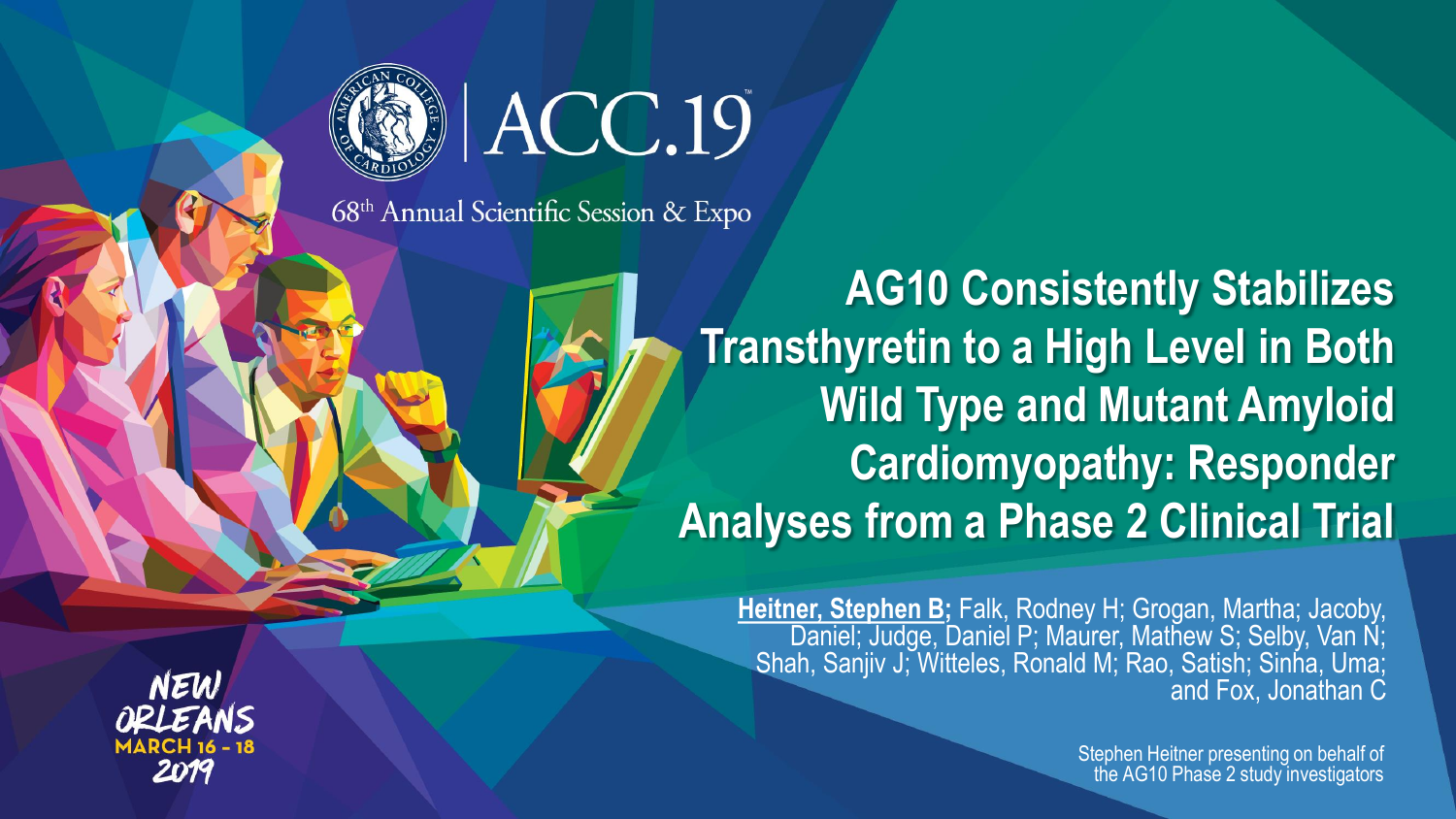

Journal of the American College of Cardiology Available online 15 March 2019 In Press, Accepted Manuscript (?)



#### Original Investigations

Transthyretin Stabilization by AG10 in Symptomatic Transthyretin Amyloid Cardiomyopathy

Daniel P. Judge MD<sup>3</sup>, Rodney H. Falk MD<sup>b</sup>, Mathew S. Maurer MD<sup>-c</sup>, Saniiv J. Shah MD<sup>-d</sup>, Ronald M. Witteles MD<sup>-c</sup>, Martha Grogan MD<sup>F</sup>, Van N. Selby MD<sup>B</sup>, Daniel Jacoby MD<sup>h</sup>, Mazen Hanna MD<sup>1</sup>, Jose Nativi-Nicolau MD<sup>1</sup>, Jignesh Patel MD<sup>k</sup>, Satish Rao PhD<sup>1</sup>, Uma Sinha PhD<sup>1</sup>, Cameron W. Turtle DPhil<sup>1</sup>, Jonathan C. Fox MD, PhD<sup>1</sup>, Stephen B. Heitner MD <sup>m</sup> A<sup>\*</sup> 四 <del>®</del>

- <sup>a</sup> Department of Medicine, Medical University of South Carolina, Charleston, South Carolina
- b Division of Cardiovascular Medicine, Brigham and Women's Hospital, Boston, Massachusetts
- <sup>c</sup> Columbia University Irving Medical Center, New York, NY
- <sup>d</sup> Northwestern University Feinberg School of Medicine, Chicago, IL
- <sup>e</sup> Stanford University Medical Center, Stanford, CA
- <sup>f</sup> Mayo Clinic, Rochester MN
- <sup>8</sup> University of California, San Francisco, San Francisco, CA
- h Yale University Medical Center, New Haven, CT
- <sup>1</sup> Department of Cardiovascular Medicine, Cleveland Clinic Foundation, Cleveland, OH
- University of Utah Health, Salt Lake City, UT
- <sup>k</sup> Cedars-Sinai Medical Center, Los Angeles, CA
- <sup>1</sup> Eidos Therapeutics, Inc., San Francisco CA
- <sup>m</sup> Knight Cardiovascular Institute, Oregon Health & Science University, Portland, Oregon

Received 8 February 2019, Revised 26 February 2019, Accepted 9 March 2019, Available online 15 March 2019.

#### **E** Show less

#### https://doi.org/10.1016/j.jacc.2019.03.012

Under a Creative Commons license

Get rights and content open access

Judge, D.P. et al. JACC, 2019, DOI: 10.1016/j.jacc.2019.03.012

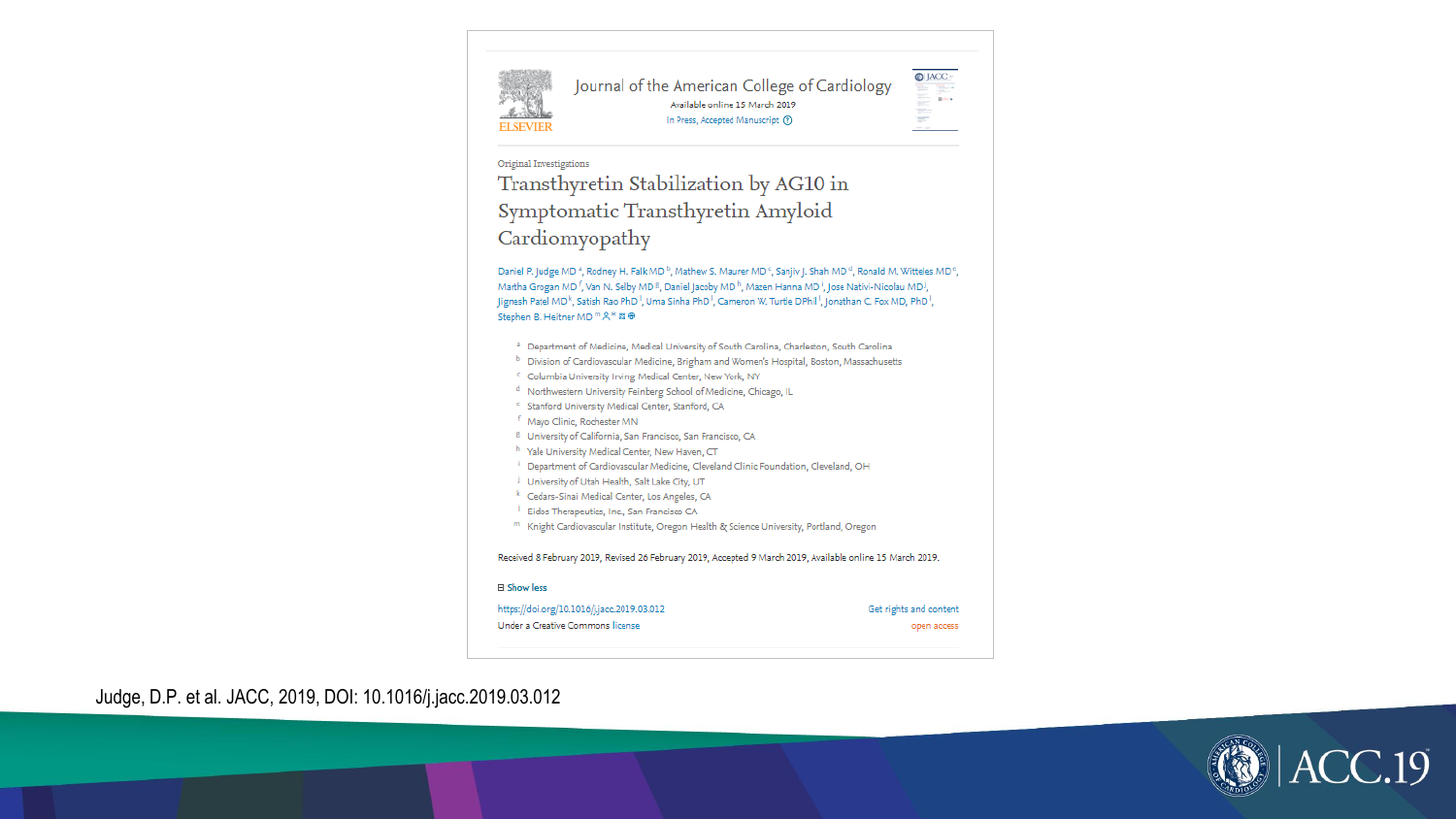# **ATTR Cardiomyopathy Clinical Presentation**

#### **Clinical presentation**

- ATTR-CM is an infiltrative, restrictive cardiomyopathy resulting from deposition of wild-type or mutant TTR amyloid in the heart
- Cardiac amyloid deposition can lead to edema, interventricular wall thickening, and diastolic heart failure

#### **Growing patient population**

**Non-invasive diagnosis by Tc-PYP scans increasingly finding ATTR-CM patients "hiding in plain sight":**

- $\blacksquare$  13-19% of HFpEF patients<sup>1-3</sup>
- 16% of patients undergoing  $TAVR<sup>4</sup>$
- 5% of patients with presumed hypertrophic cardiomyopathy<sup>5</sup>
- 8% of patients undergoing bilateral carpal tunnel release surgery<sup>6</sup>

ATTR-CM = Transthyretin Amyloid Cardiomyopathy; TTR = Transthyretin; Tc-PYP = Technetium pyrophosphate; HFpEF = Heart Failure with Preserved Ejection Fraction; TAVR = Transcatheter Aortic Valve Replacement

1) Gonzalez-Lopez, E. et al. Eur Heart J., 2015, 36(38):2585-94; 2) Mohammed, S.F. et al. JACC: Heart Failure, 2014, 2(2):113-22; 3) Horvath, S.A. et al. Circulation, 2018, 138:A16205; 4) Castano, A. et al. Eur Heart J., 2017, 38(38):2879–87; 5) Damy, T. et al. Eur Heart J., 2015, 37:1826-34; 6) Sperry, B.W. et al. JACC, 2018, 72(17):2040-50

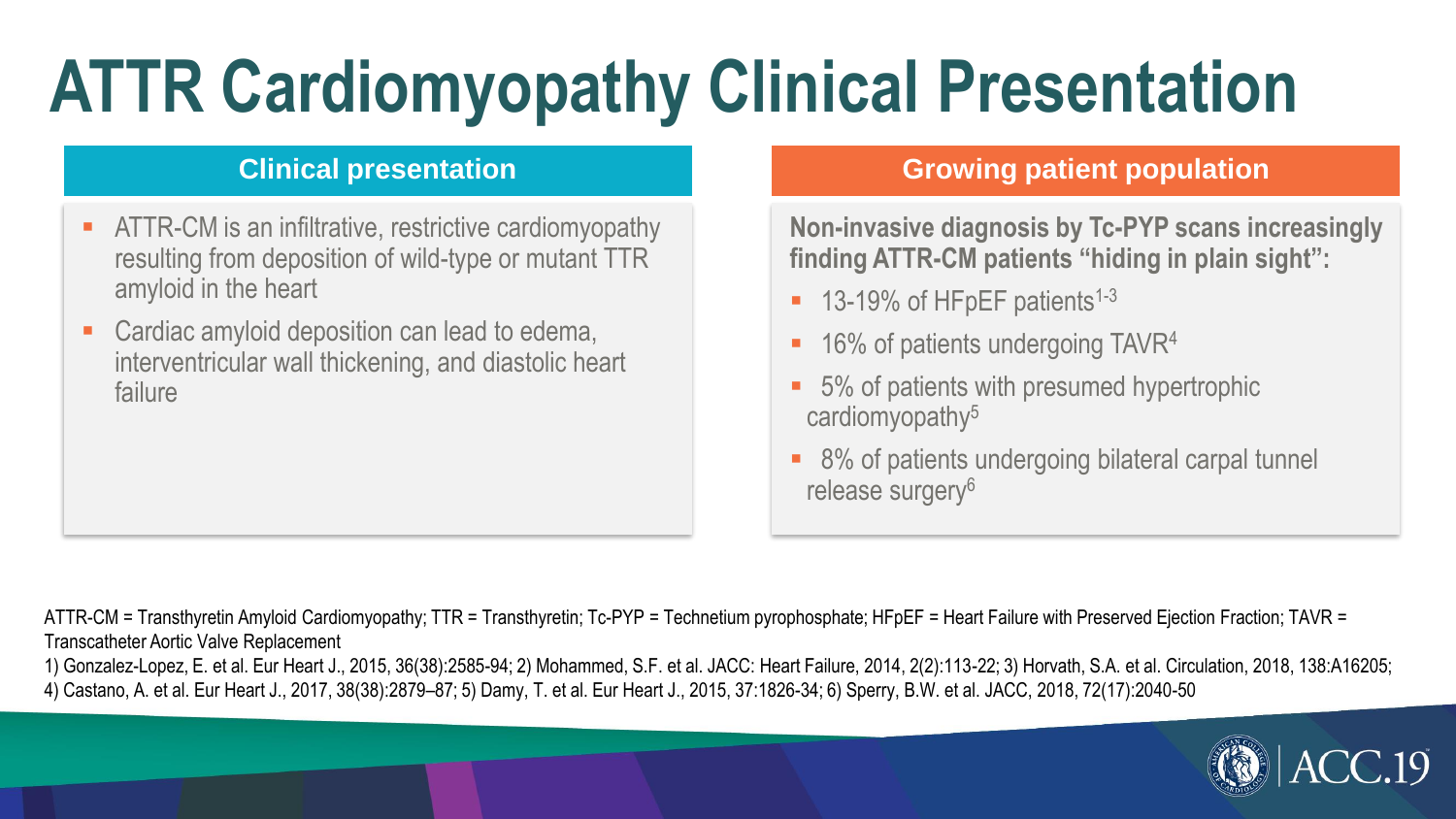### **Disease Mechanism and Therapeutic Hypothesis**



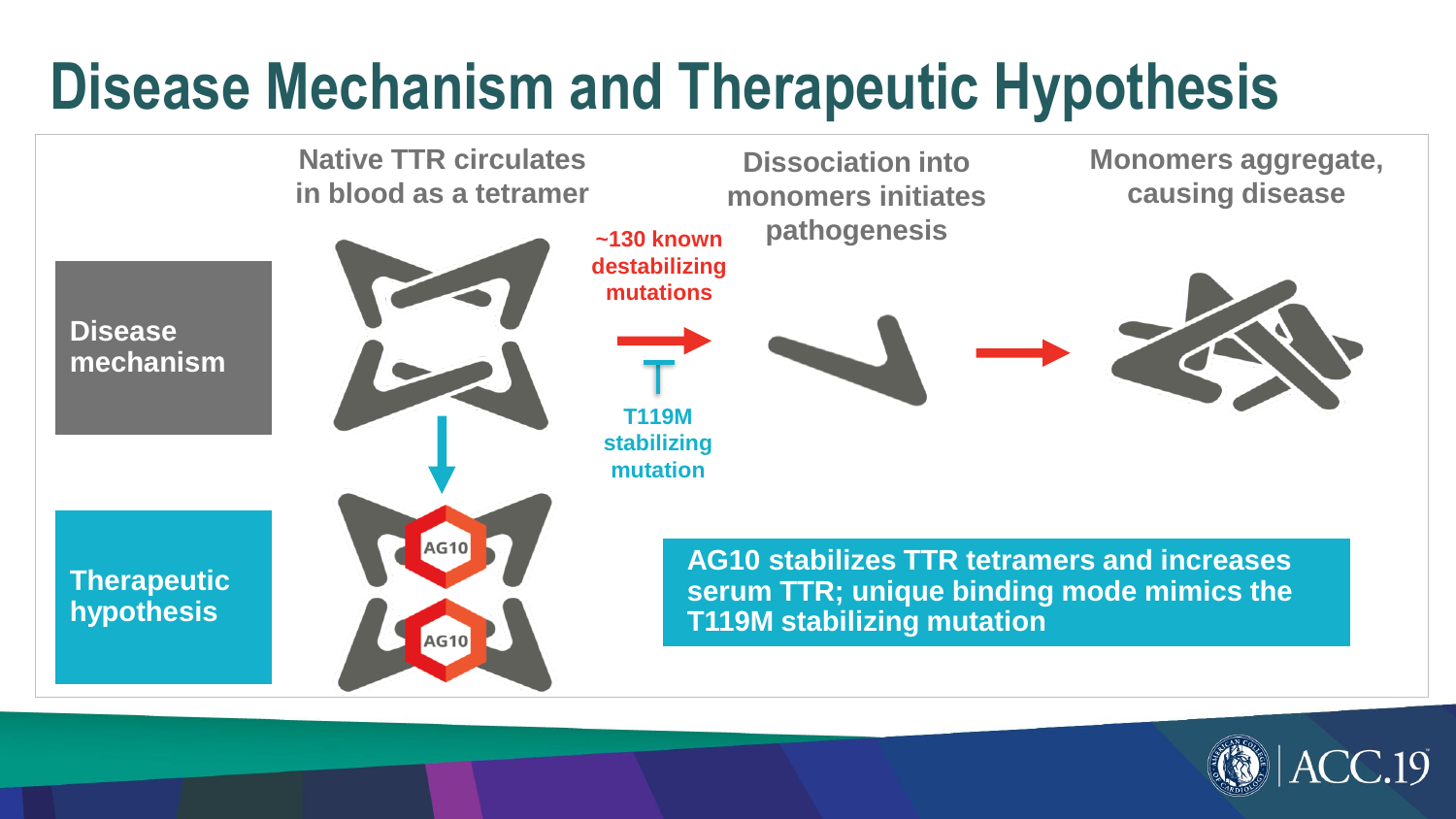# **Phase 2 Study Design**

**Randomized, double-blind, placebo controlled, multi-center study of AG10 in ATTR-CM patients** 



- Key inclusion criteria: ≥1 prior hospitalization for heart failure or clinical evidence of heart failure, confirmed ATTR by scan or biopsy, NYHA Class II/III
- **Primary endpoint:** safety and tolerability
- **Secondary endpoints:** Pharmacokinetics, TTR stabilization as measured by FPE and Western blot, serum TTR concentration
- **Open label extension (ongoing):** safety and tolerability, cardiac biomarkers, echocardiographic measurements

NYHA = New York Heart Association; FPE = Fluorescent Probe Exclusion

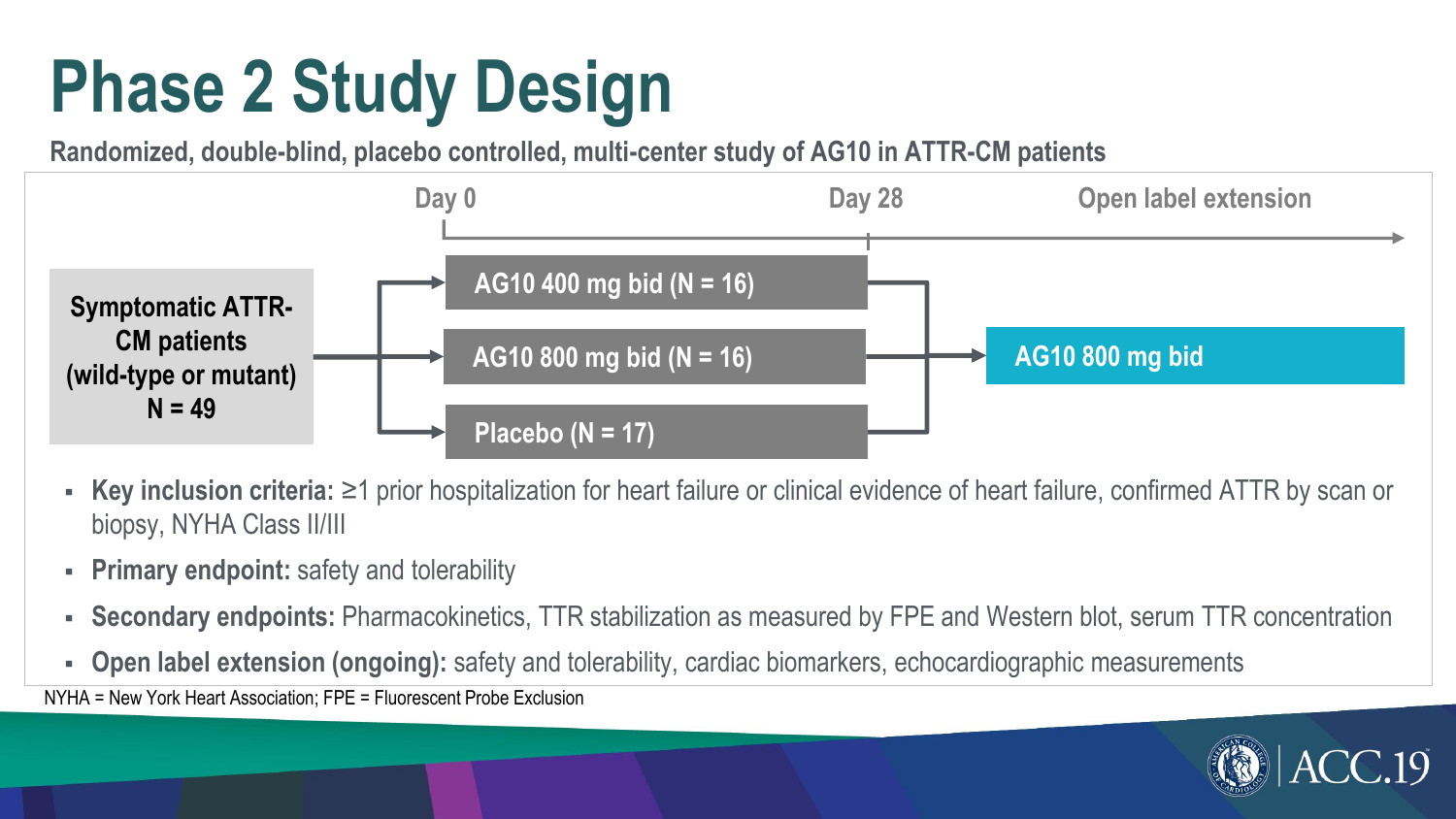# **Subject Demographics**

| <b>Characteristic</b>                | <b>ATTRwt-CM</b><br>$N = 35$ | <b>ATTRm-CM</b><br>$N = 14$ | <b>Total</b><br>$N = 49$ |
|--------------------------------------|------------------------------|-----------------------------|--------------------------|
| Age, mean (range)                    | 74 (60 - 85)                 | 73 (60 - 86)                | 74 (60 - 86)             |
| Male, $n$ $%$                        | 33 (94%)                     | 12 (86%)                    | 45 (92%)                 |
| NYHA Class III, n (%)                | 10 (29%)                     | 4(29%)                      | 14 (29%)                 |
| Race, $n$ $%$                        |                              |                             |                          |
| White                                | 31 (89%)                     | 4(29%)                      | 35(71%)                  |
| <b>Black</b>                         | 2(6%)                        | 8(57%)                      | 10 (20%)                 |
| Asian                                | 1(3%)                        | $0(0\%)$                    | $1(2\%)$                 |
| Other                                | 1(3%)                        | 2(14%)                      | 3(6%)                    |
| $TTR (mg/dL)^1$                      | $23.7 \pm 4.7$               | $17.5 \pm 4.6$              | $22.0 \pm 5.4$           |
| NT-proBNP $(pg/mL)^2$                | $2612 \pm 2108$              | $5258 \pm 3423$             | $3368 \pm 2789$          |
| Troponin I (ng/mL) <sup>3</sup>      | $0.09 \pm 0.05$              | $0.34 \pm 0.38^{\dagger}$   | $0.16 \pm 0.22$          |
| Interventricular Wall Thickness (cm) | $1.74 \pm 0.30$              | $1.75 \pm 0.33$             | $1.74 \pm 0.30$          |

**ATTRm-CM Genotype**  $N = 14$ 



1 TTR normal range = 20 – 40 mg/dL; \* TTR concentration not available at baseline for one ATTRm-CM subject 2 NT-proBNP normal range = 0 – 449 pg/mL

3 Troponin I normal range = 0 – 0.02 ng/mL; † Troponin I not available at baseline for one ATTRm-CM subject

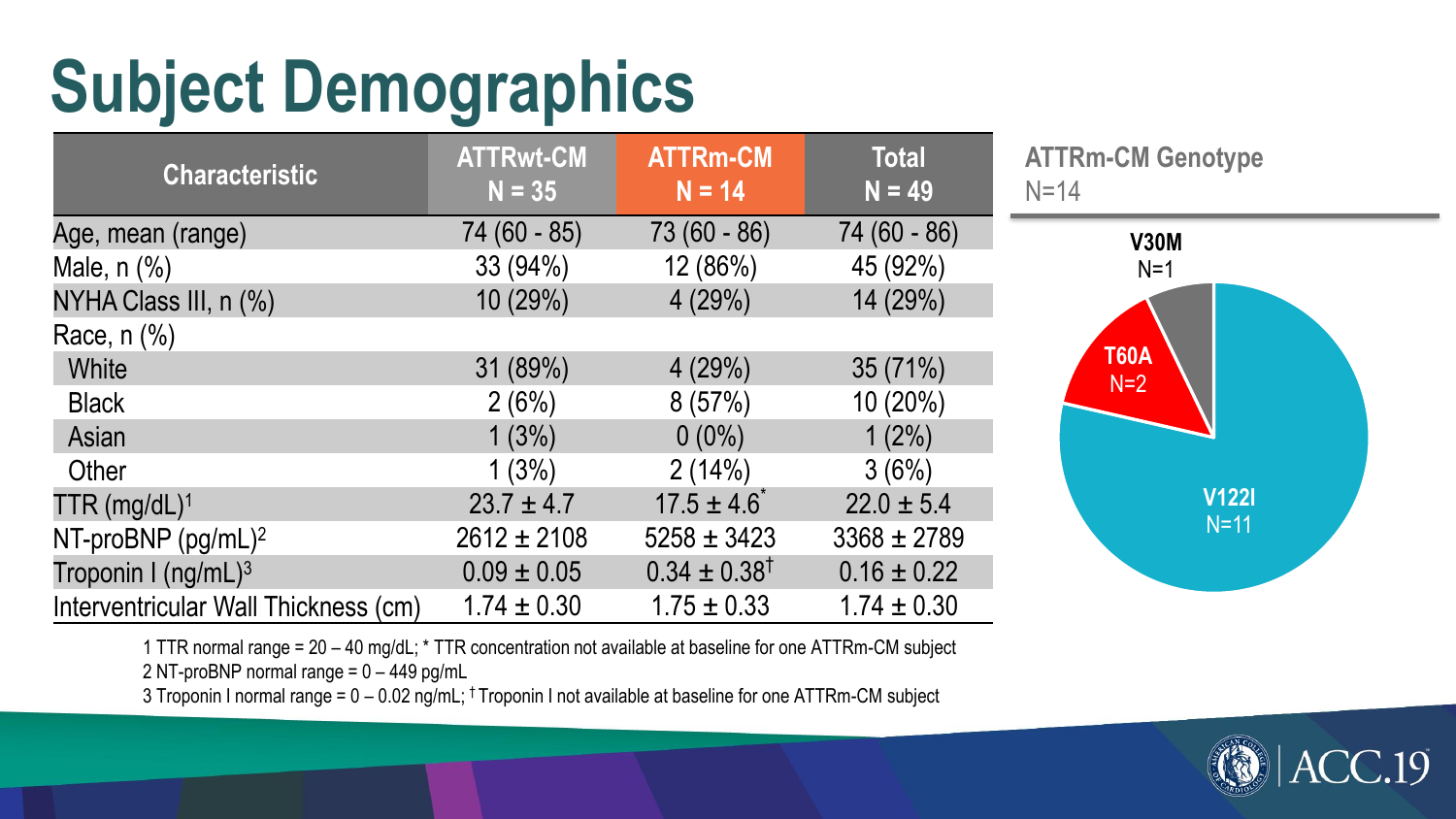## **Near-Complete TTR Stabilization Demonstrated by AG10 in Both Wild-Type and Mutant Subjects**



p<0.05 compared to corresponding placebo groups

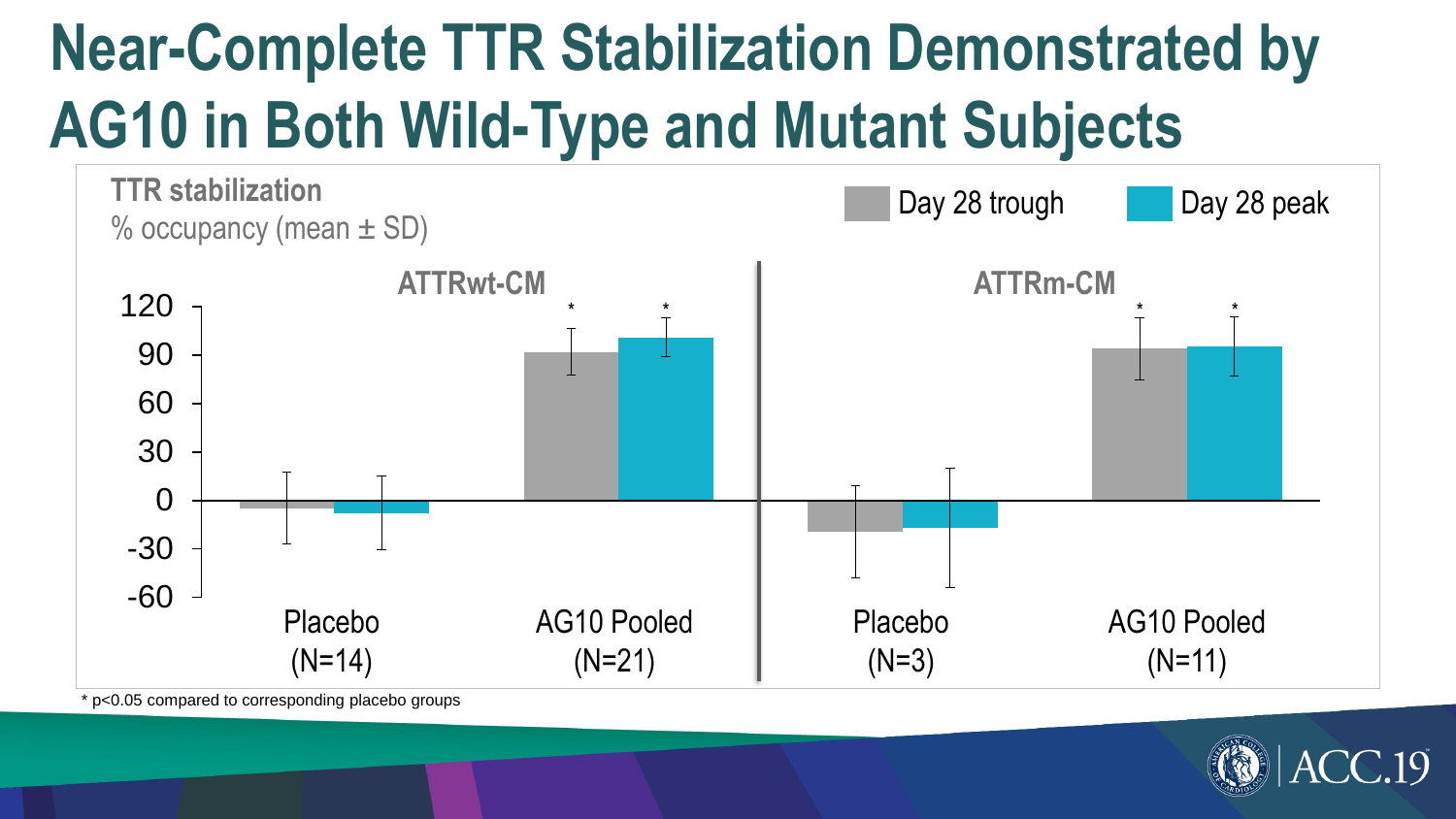### **Increase in Serum TTR Concentration Observed in ATTRwt and ATTRm Subjects Treated with AG10**



Note: Serum TTR concentration not available at baseline for one ATTRm-CM subject; and at Day 28 for one ATTRwt-CM subject and two ATTRm-CM subjects

\* p<0.05 compared to corresponding placebo groups

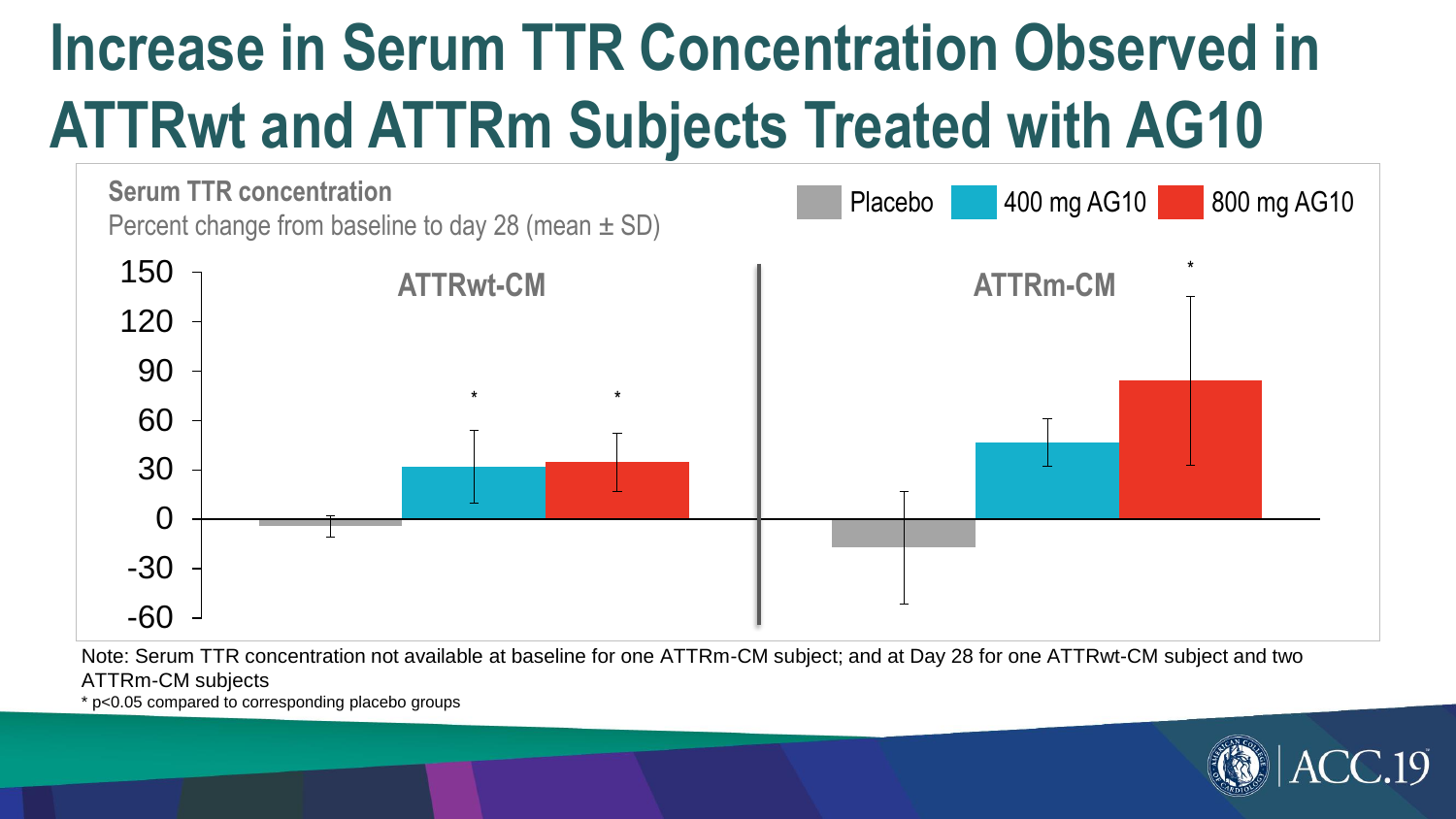### **Treatment with AG10 restored serum TTR concentrations to normal range in all subjects**



1 Normal reference range for serum TTR 20-40 mg/dL (3.6-7.3 µM)

Note: Serum TTR concentration not available at baseline for one ATTRm-CM subject and at Day 28 for one ATTRm-CM subject

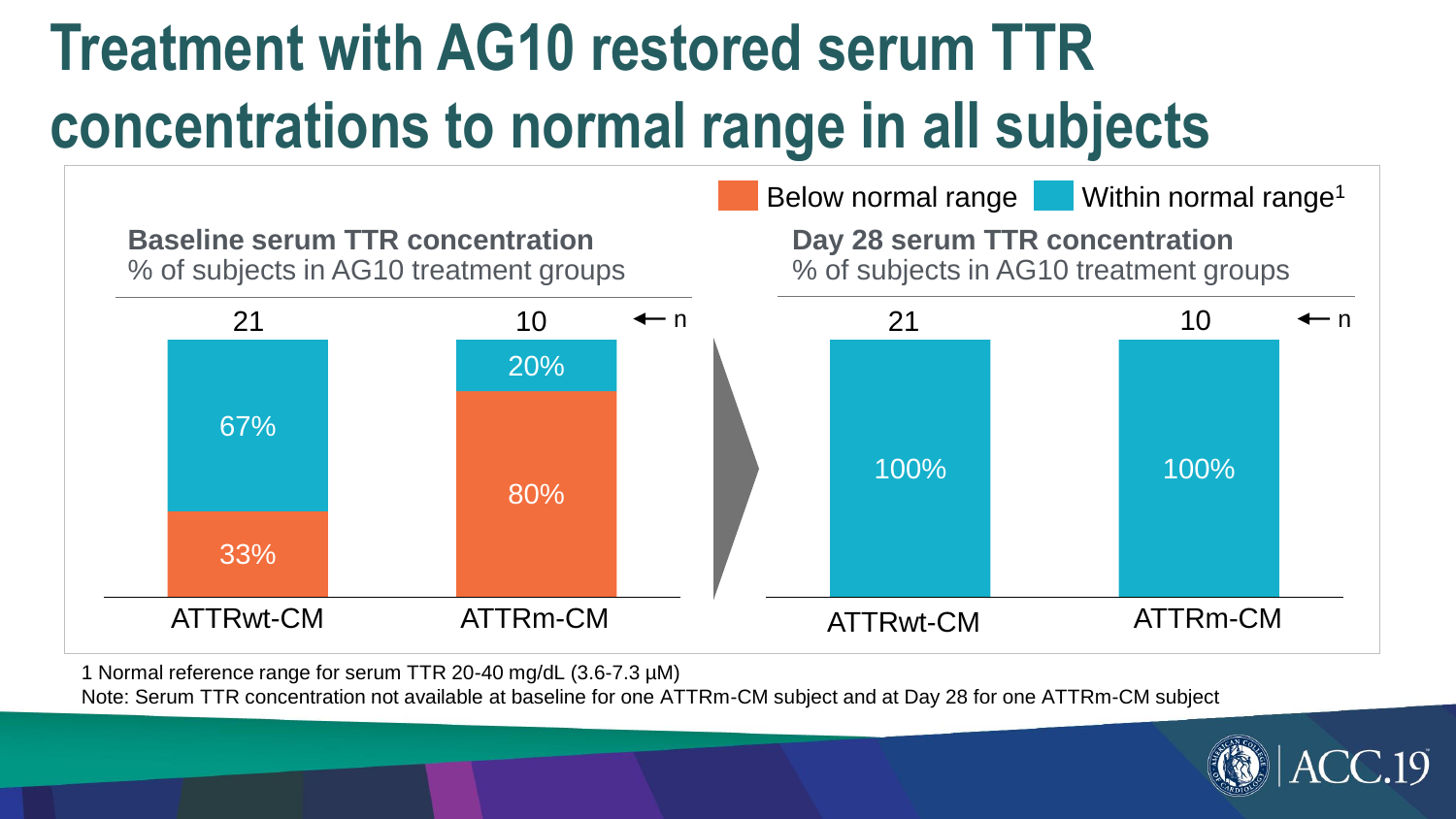## **Conclusions**

- In a cohort of patients with either mutant or wild-type ATTR-CM, AG10 demonstrated near-complete stabilization of TTR
- At study entry, 33% of ATTRwt-CM and 80% of ATTRm-CM subjects had serum TTR below normal
- Treatment with 800 mg AG10 bid restored serum TTR levels to normal range
	- Increased serum TTR from baseline by 35% and 84% at Day 28 in ATTRwt-CM and ATTRm-CM subjects, respectively
- These results support further development of AG10 in both the ATTRwt-CM and ATTRm-CM populations